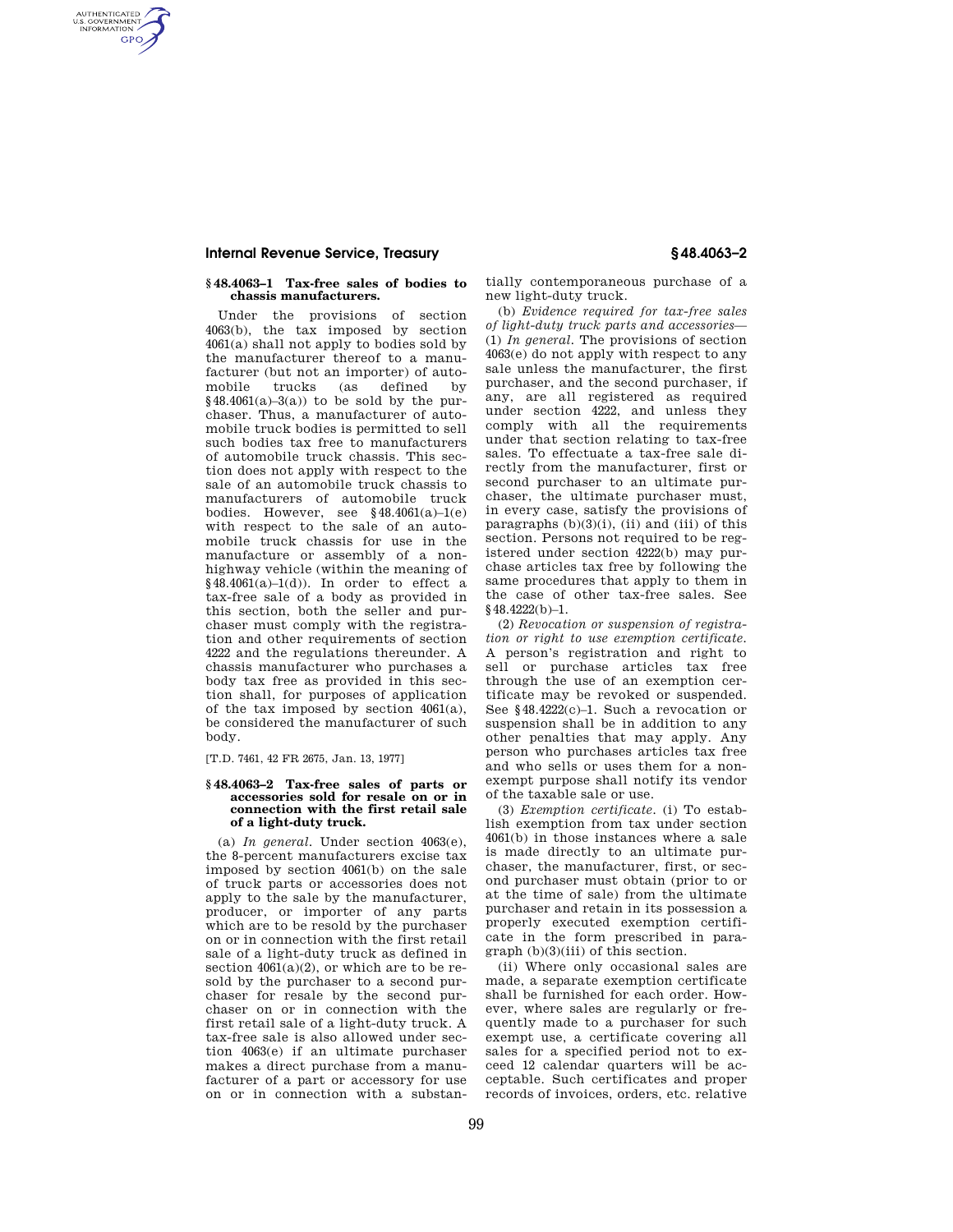to tax-free sales must be kept for inspection by the district director as provided in section 6001 and the regulations thereunder.

(iii) The following form of exemption certificate will be acceptable for purposes of this section and must be adhered to in substance.

### EXEMPTION CERTIFICATE

(For use by ultimate purchaser who purchase parts or accessories from a manufacturer, producer, importer, first or second purchaser for use on or in connection with the first retail sale of a light-duty truck. (Section 4063 of the Internal Revenue Code.))

 $2(Date)$  19  $\frac{19}{1}$ . I, the undersigned, certify that I am, or the (Name of company of which I am (Position held is purwhich I am (Position held  $\frac{1}{\text{chasing}}$ , is pur-<br>chasing from the manufacturer, producer, importer, first or second purchaser the parts or accessories specified in section 2 below (or in the purchase order or invoice attached hereto) for use on or in connection with a substantially contemporaneous purchase of a new light-duty truck specified in section 3 below. I also certify that (check applicable<br>type of certificate) the article or artitype of certificate) \_\_\_\_\_\_ the article or articles specified in the accompanying order, as described below, or \_\_\_\_\_\_\_ all orders placed by the purchaser for the period commencing (Date)  $\frac{\text{and ending (Date)}}{\text{(period not to exceed 12 calendar our)}}$  $\frac{1}{\text{terms}}$  (period not to exceed 12 calendar quarters), will be used only for the above stated tax-exempt purposes and will not be used as a replacement part.

I understand that the willful use of this exemption certificate to evade or defeat the manufacturers excise tax otherwise applicable to these parts or accessories will subject me to a fine of not more than \$10,000 or imprisonment for not more than 5 years, or both, together with cost of prosecution.

 $(Signature)$ <sub>(Address)</sub>

(Address) **letter** 2. *Description of parts and accessories* 

| ivpe | Quantity | Price | Гоtal |
|------|----------|-------|-------|
|      |          |       |       |
|      |          |       |       |

3. *Description of new light-duty truck* 

(a) Type: (b) Quantity, (c) Serial Number. (d) GVWR: (e) Date of Sale, (f) Invoice Number.

(g) Name and Address of Vendor of Vehicle.

(c) *Information; records*—(1) *Information to be furnished to vendee.* A vendor (including the manufacturer) selling light-duty truck parts and accessories tax free under section 4063(e) shall indicate to its vendee that the vendee is

**§ 48.4063–2 26 CFR Ch. I (4–1–09 Edition)** 

obtaining the parts or accessories tax free for the purpose of resale (or use) on or in connection with the first retail sale of a light-duty truck. This information may be transmitted by any convenient means, such as coding of sales invoices, provided that the information is presented with sufficient particularity so that the purchaser is informed that the purchaser has obtained the light-duty truck parts or accessories tax free.

(2) *Records of vendor.* A manufacturer or vendor selling light-duty truck parts or accessories tax free under section 4063(e) shall maintain in its records the identity of the purchaser, a signed statement of the exempt purpose for purchasing the light-duty truck parts or accessories, and the quantity of light-duty truck parts or accessories sold tax free to each purchaser.

(3) *Records of vendee.* A person purchasing light-duty truck parts or accessories tax free under section 4063(e) must maintain sufficient records to establish that the parts or accessories purchased tax free have actually been resold (or used) on or in connection with the first retail sale of a light-duty truck or have been resold to a second purchaser for such a resale by the second purchaser.

(d) *Duty of selling manufacturer to ascertain validity of tax-free sale.* The selling manufacturer of light-duty truck parts is not relieved of liability under the provisions of section 4063(e) by reason of section 4221(c) for the tax imposed by section 4061(b) if at the time of sale the selling manufacturer has knowledge or reason to believe that the light-duty truck parts or accessories sold by it to the purchaser are not intended for resale (or use) on or in connection with the first retail sale of a light-duty truck. The selling manufacturer is also not relieved of liability if it has knowledge or reason to believe that the purchaser has failed to register, refused to execute an exemption certificate, or that its registration or its right to purchase tax free through the use of an exemption certificate has been revoked or suspended.

(e) *Cross reference.* For credit or refund, see section 6416(b)(2).